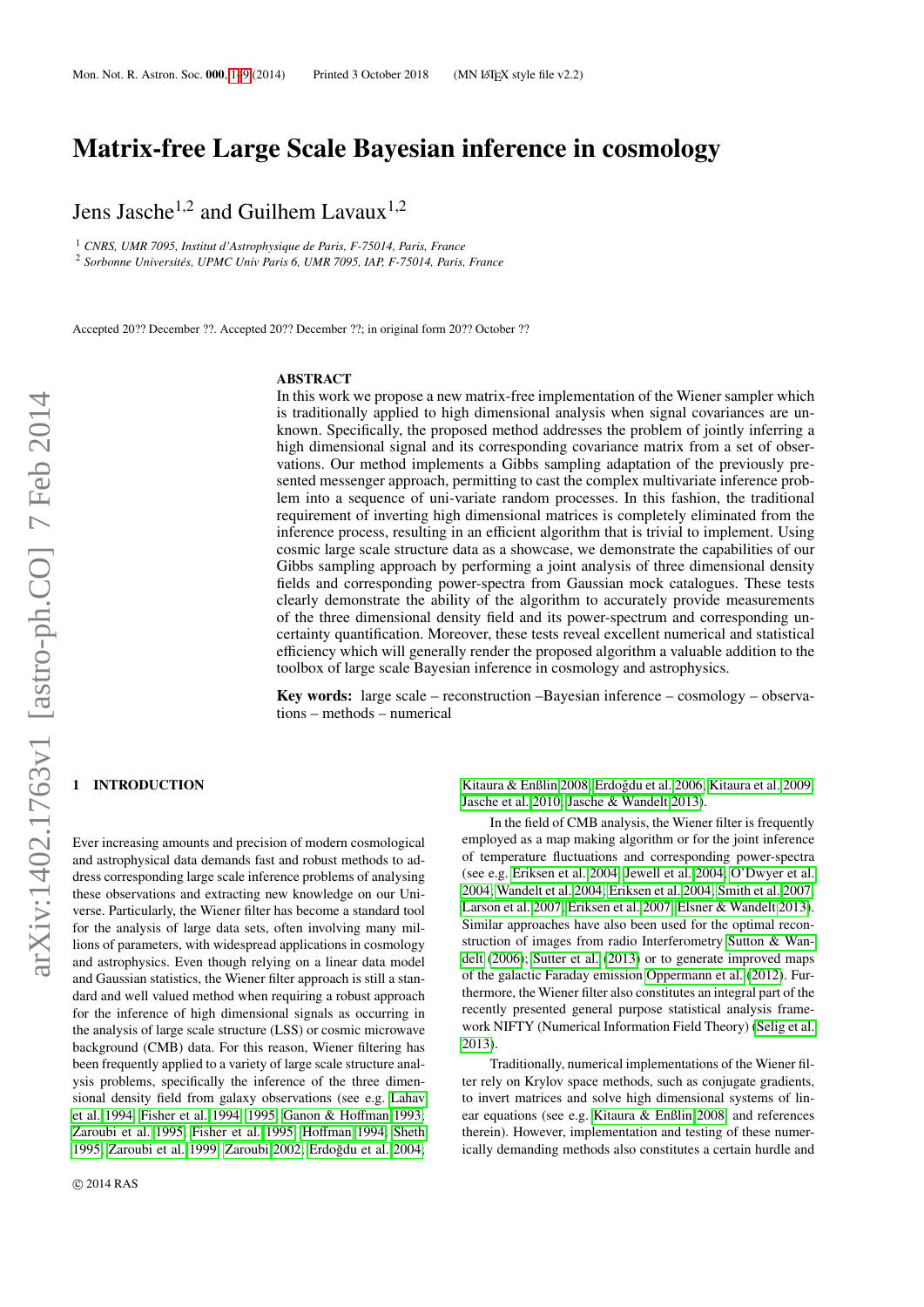generally requires some investment into code development before such methods can be used for specific scientific applications.

Recently a particular elegant and simple way of implementing the Wiener filter via a messenger method has been proposed, which remedies the hurdle of implementing numerical matrix inversion techniques for very high dimensional systems [\(Elsner & Wandelt 2013\)](#page-8-23). In particular, [Elsner & Wandelt](#page-8-23) [\(2013\)](#page-8-23) proposes to introduce a messenger field to mediate between different preferred orthogonal bases, in which signal and noise covariance matrices can be expressed conveniently. In this approach information from the data is transmitted to the signal via a messenger field, that can generally be transformed efficiently from one bases representation to another. In this fashion the algorithm avoids the requirement to apply the inverse Wiener covariance matrix to data.

In this work, we will pick up these ideas and propose an efficient and easy to implement Gibbs sampling approach to address Bayesian large scale inference problems in cosmology or astrophysics. Our primary intention is to propose a simple, nevertheless powerful, algorithm for the joint inference of a signal and corresponding covariance matrix from observations that can be implemented and operated by everyone, even inexperienced users. Specifically, in this work, we will exemplify the performance of this algorithm in case of a LSS analysis aiming at the joint inference of the three dimensional density field and cosmological power-spectrum from galaxy surveys.

The introduction of a messenger field yields an augmented Wiener posterior distribution, whose structure lends itself to a ideal multiple block sampling approach. In a first step the messenger field is realised from a normal distribution conditional on the observation in real space, followed by a second step of sampling the signal conditional on the previously sampled messenger field in Fourier-space. Here, the augmented Wiener posterior distribution is chosen such, that sampling these two random fields can be trivially achieved by generating a sequence of uni-variate normal random variates in their respective basis representations. Iterating these processes will then provide samples from the Wiener posterior without the need of performing matrix inversions or any other multi-parameter operation, except for basis transformations. Further we will complement this algorithm, by a power-spectrum sampling method to jointly infer the signal and its covariance matrix. Likewise, as described in the following, this algorithm will also only require the ability to generate uni-variate normal and inverse gamma variates.

Consequently, we arrive at an efficient algorithm, which, at every stage, reduces the full joint problem to a sequence of independent uni-variate sub-problems. The advantage of this algorithm lies in its ease of implementation, thus greatly reducing the required investment in code development for large scale Bayesian inference projects. In the following we will describe the implementation of this algorithm and exemplify it in case of a mock LSS analysis. The paper is structured as follows. In section [2](#page-1-0) we will describe the messenger approach and the resulting augmented Wiener posterior distribution. Section [3,](#page-2-0) describes the numerical implementation of the proposed method. To estimate the performance of the algorithm in a realistic scenario, as an example, we will apply it to an artificial galaxy survey, which will be described in section [4.](#page-4-0) In the following section [5,](#page-5-0) we will discuss the results of these tests and conclude the paper with a summary and conclusion in section [6.](#page-6-0)

## <span id="page-1-0"></span>2 THE AUGMENTED WIENER POSTERIOR

As described in the introduction, the aim of this work is to present an easy to implement algorithm for the large scale Bayesian problem of jointly inferring a signal and its covariance matrix in a high dimensional setting. Specifically, we aim at exploring the joint posterior distribution  $\Pi(s, S | d)$  of the signal *s* and its covariance matrix *S* conditional on observations *d*. Using Bayes rule this posterior distribution can be rewritten as:

<span id="page-1-3"></span>
$$
\Pi(s, \mathbf{S}|\mathbf{d}) = \Pi(\mathbf{S}) \Pi(s|\mathbf{S}) \frac{\Pi(\mathbf{d}|s)}{\Pi(\mathbf{d})},
$$
\n(1)

where  $\Pi(S)$  is the signal covariance prior,  $\Pi(s|S)$  is the signal prior and  $\Pi(d|s)$  is the likelihood normalised by the evidence Π (*d*). Note, that observations *d* are assumed to be conditionally independent of the signal covariance matrix once the signal is given, specifically  $\Pi(d|S, s) = \Pi(d|s)$ . In the following we will assume linear data models of the form:

$$
d = \mathbf{R} s + \boldsymbol{\epsilon} \tag{2}
$$

where **R** is a linear measurement response operator and  $\epsilon$  is a normally distributed noise vector with zero mean and noise covariance matrix *N*. Further, assuming a Gaussian prior for the signal yields the famous Wiener posterior for the inference of the signal *s* given as:

<span id="page-1-1"></span>
$$
\Pi(s|\mathbf{S})\ \frac{\Pi(d|s)}{\Pi(d)} = \frac{\mathrm{e}^{-\frac{1}{2}s^T\mathbf{S}^{-1}s}}{\sqrt{\mathrm{det}2\pi\mathbf{S}}} \ \frac{\mathrm{e}^{-\frac{1}{2}(d-\mathbf{R}s)^T\mathbf{N}^{-1}(d-\mathbf{R}s)}}{\sqrt{\mathrm{det}2\pi\mathbf{N}}} = \Pi(s|\mathbf{S},d) \ .(3)
$$

 $\mathbf{u}(\mathbf{d})$   $\sqrt{\det 2\pi} \mathbf{S}$   $\sqrt{\det 2\pi} \mathbf{N}$ <br>Complication in inferring signals from the Wiener posterior arises for the analysis of large and complex data sets since the sizes of signal and noise covariance matrices scale quadratically with the number of signal parameter and data points [\(Elsner &](#page-8-23) [Wandelt 2013\)](#page-8-23). This fact generally renders storage and processing of dense systems impractical. Although it is often possible to find a set of bases in which the respective noise and signal covariances can be represented by sparse matrices, it is generally not possible to jointly represent them as sparse systems in a single basis. As a consequence traditional MCMC methods rely on the implementation of complex numerical algorithms such as Krylov space methods or gradient based hybrid Monte Carlo approaches to solve the corresponding sets of linear equations (for examples in cosmological applications see e.g. [Erik](#page-8-16)[sen et al. 2004;](#page-8-16) [Jewell et al. 2004;](#page-8-17) [O'Dwyer et al. 2004;](#page-8-18) [Wan](#page-8-19)[delt et al. 2004;](#page-8-19) [Eriksen et al. 2004;](#page-8-16) [Larson et al. 2007;](#page-8-21) [Eriksen](#page-8-22) [et al. 2007;](#page-8-22) [Elsner & Wandelt 2013;](#page-8-23) [Lahav et al. 1994;](#page-8-1) [Fisher](#page-8-2) [et al. 1994,](#page-8-2) [1995;](#page-8-3) [Ganon & Ho](#page-8-4)ffman [1993;](#page-8-4) [Zaroubi et al. 1995;](#page-8-5) [Fisher et al. 1995;](#page-8-3) Hoff[man 1994;](#page-8-6) [Sheth 1995;](#page-8-7) [Zaroubi et al.](#page-8-8) [1999;](#page-8-8) [Zaroubi 2002;](#page-8-9) Erdoğdu et al. 2004; [Kitaura & Enßlin](#page-8-11) [2008;](#page-8-11) Erdoğdu et al. 2006; [Kitaura et al. 2009;](#page-8-13) [Jasche et al.](#page-8-14) [2010;](#page-8-14) [Jasche & Wandelt 2013\)](#page-8-15).

In this situation [Elsner & Wandelt](#page-8-23) [\(2013\)](#page-8-23) proposed to introduce a normally distributed messenger field *t* with covariance matrix T, to mediate between the respective bases in which S and N can be represented as sparse systems. In particular, the covariance matrix T is chosen to be proportional to the diagonal matrix, a property which is conserved under orthogonal basis transforms. The introduction of this additional random field to the inference process yields an augmented Wiener posterior for the joint inference of the signal *s* and the messenger field *t* given as:

<span id="page-1-2"></span>
$$
\Pi\left(s,\,t\vert\mathbf{S},\mathbf{T},\mathbf{d}\right)=\frac{\mathrm{e}^{-\frac{1}{2}s^{T}\mathbf{S}^{-1}s}}{\sqrt{\det 2\pi\,\mathbf{S}}}\,\frac{\mathrm{e}^{-\frac{1}{2}\left(s-t\right)^{T}\mathbf{T}^{-1}\left(s-t\right)}}{\sqrt{\det 2\pi\,\mathbf{T}}}\,\frac{\mathrm{e}^{-\frac{1}{2}\left(\mathbf{d}-\mathbf{R}t\right)^{T}\tilde{\mathbf{N}}^{-1}\left(\mathbf{d}-\mathbf{R}t\right)}}{\sqrt{\det 2\pi\,\tilde{\mathbf{N}}}}.\tag{4}
$$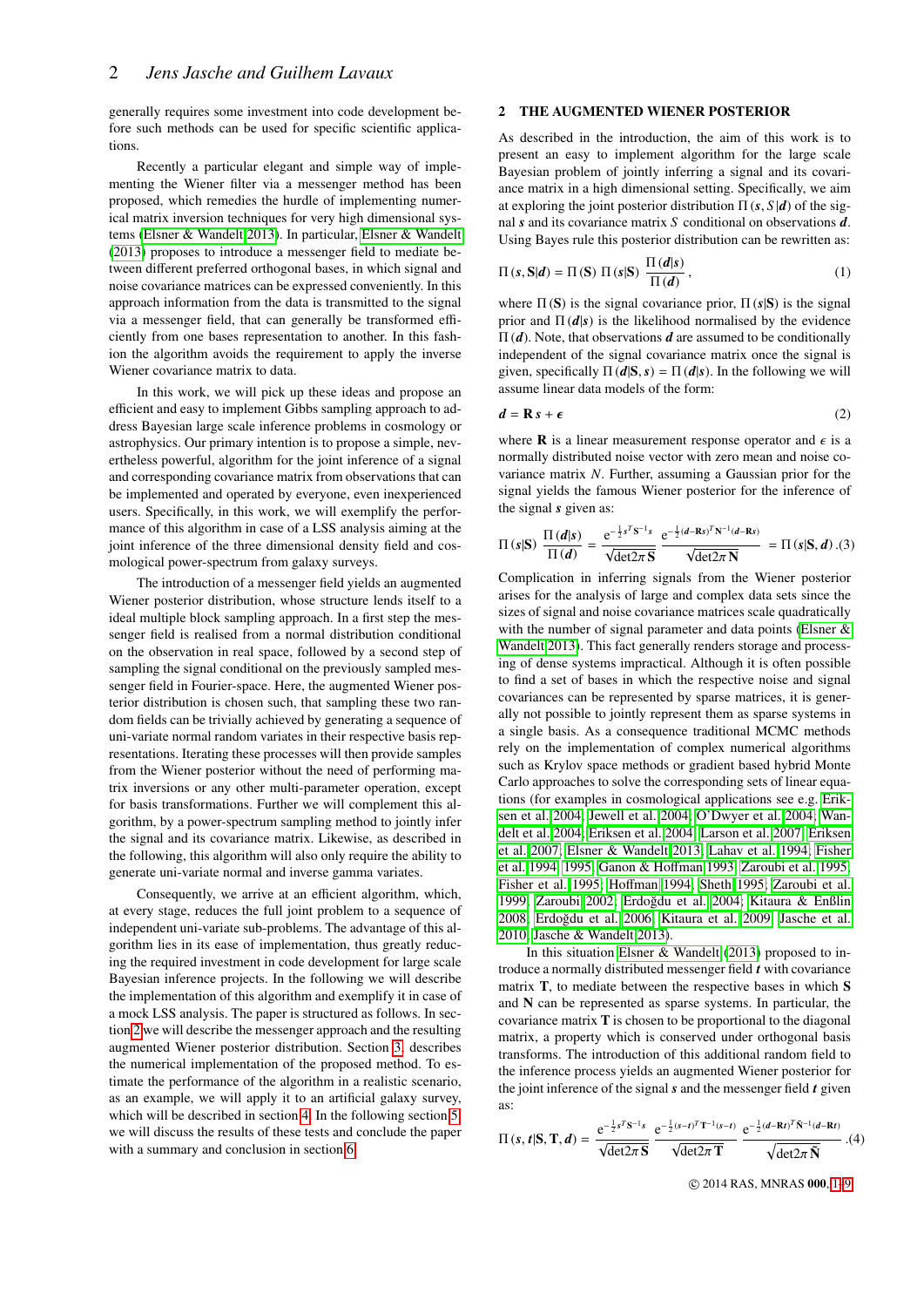Note, if the messenger covariance matrix T is proportional to a diagonal matrix  $T = \tau 1$ , marginalising over the messenger field will yield the target distribution, given in equation [\(3\)](#page-1-1), if the augmented noise covariance  $\tilde{N}$  is chosen as:

$$
\tilde{\mathbf{N}} = \mathbf{N} - \mathbf{R}^T \mathbf{T} \mathbf{R} \tag{5}
$$

Furthermore, requiring the augmented noise covariance matrix  $\tilde{\mathbf{N}}$  to be positive definite, yields:

$$
0 < \tau \leq \left[ \left( \mathbf{R}^{-1} \right)^{T} \mathbf{N} \mathbf{R}^{-1} \right]_{i} \forall i, \tag{6}
$$

specifically we choose  $\tau$  to be the minimum of all entries in  $(\mathbf{R}^{-1})^T \mathbf{N} \mathbf{R}^{-1}$  in the observed domain.

## <span id="page-2-0"></span>3 A LARGE SCALE GIBBS SAMPLER

This section describes the derivation of our algorithm and describes its numerical implementation.

#### 3.1 Generating signal realisations

The augmented Wiener posterior distribution given in equation [\(4\)](#page-1-2) lends itself to a multiple block sampling approach. In particular, the problem of jointly exploring the augmented Wiener posterior can be reduced to the task of sequentially sampling the signal field *s* and the messenger field *t*. Specifically we propose to generate random variates of the respective fields via the following two step sampling approach:

$$
s \qquad \qquad \Pi(s|S, T, t, d) = \Pi(s|S, T, t) \tag{7}
$$

<span id="page-2-1"></span>
$$
t \quad \curvearrowleft \quad \Pi(t|S,T,d,s) = \Pi(t|T,d,s) \; . \tag{8}
$$

Iterating these processes will yield samples from the joint augmented Wiener posterior distribution. Marginalisation is then trivially achieved by simply discarding the respective realisations of the messenger field *t*, yielding signal realisations *s* correctly drawn from the target Wiener posterior given in equation [\(3\)](#page-1-1). The important point to remark, as demonstrated by the augmented Wiener posterior distribution, given in equation [\(4\)](#page-1-2), and as manifested by the proposed sampling procedure given in equation [\(8\)](#page-2-1), is that information between data *d* and signal *s* is not transmitted directly between those two fields but is mediated via a third messenger field. As the messenger covariance matrix T is diagonal in the respective bases in which signal and noise covariances can be described as sparse diagonal systems, random variates for signal and messenger fields can be generated by independently drawing uni-variate normal realisations for the individual elements of the respective fields in the respective bases. Specifically signal realisations are generated via the process:

$$
\hat{s}_i \quad \curvearrowleft \quad \frac{e^{-\frac{1}{2} \frac{\left(\hat{s}_i - \mu_i^2\right)^2}{\left(\sigma_i^2\right)^2}}}{\sqrt{2\pi \left(\sigma_i^{\hat{s}}\right)^2}} \ \forall \ i \in M \tag{9}
$$

with  $\mu_i^{\hat{s}} = \hat{S}_i / (\hat{S}_i + \hat{T}_i) \hat{t}_i$  and  $(\sigma_i^{\hat{s}})^2 = \hat{S}_i \hat{T}_i / (\hat{S}_i + \hat{T}_i)$ . The in-<br>dex *i* labels the different elements of the respective vectors, and dex *i* labels the different elements of the respective vectors, and the hat operator indicates that all quantities have been transformed to the basis in which the Signal covariance matrix S assumes its diagonal shape  $\hat{S}$ . In a analogous fashion uni-variate normal variates can be generated for the individual elements of the messenger field *t* as:

$$
t_{i} \quad \curvearrowleft \quad \frac{e^{-\frac{1}{2} \frac{(i_{i} - \mu'_{i})^{2}}{(\sigma'_{i})^{2}}}}{\sqrt{2\pi (\sigma'_{i})^{2}}} \ \forall \ i \in M
$$
\n(10)

with:

$$
\mu_i^t = \begin{cases}\n\frac{T_i}{(T_i R_i^2 + \bar{N}_i)} R_i d_i + \frac{\tilde{N}_i}{(T_i R_i^2 + \bar{N}_i)} s_i, & \text{if } R_i^2 > 0 \\
s_i, & \text{otherwise}\n\end{cases}
$$
\n(11)

and

$$
\left(\sigma_i^t\right)^2 = \begin{cases} \frac{T_i \tilde{N}_i}{\left(T_i R_i^2 + \tilde{N}_i\right)}, & \text{if } R_i^2 > 0\\ T_i, & \text{otherwise} \end{cases}
$$
\n(12)

Note, that for sampling the messenger field *t* all quantities are given in the basis in which the noise covariance *N* becomes a diagonal matrix. It should also be remarked that the messenger covariances  $T_i$  and  $\hat{T}_i$  are the same only for normalised orthogonal transforms, otherwise they differ by the multiplicative normalisation constant.

Consequently, generating random signal variates *s* from the Wiener posterior given in equation [\(3\)](#page-1-1) only relies on the ability to draw uni-variate Gaussian random numbers and to perform orthonormal basis transformations to switch between different basis representations. In typical cosmological applications these orthonormal basis transformations are used to switch between real and Fourier space, which is achieved via fast and efficient implementations of the fast Fourier or Spherical Harmonic transformation algorithms (see e.g. [O'Dwyer et al. 2004;](#page-8-18) [Jewell et al. 2009;](#page-8-28) [Kitaura & Enßlin 2008;](#page-8-11) [Jasche & Wandelt](#page-8-15) [2013\)](#page-8-15).

As can be seen from the derivation presented above, at no point does our approach rely on the storage and inversion of covariance matrices. A pseudo code for the proposed signal sampling algorithm is given in Algorithm [1.](#page-2-2)

<span id="page-2-2"></span>

|     | <b>Algorithm 1</b> signal sampler                                                             |
|-----|-----------------------------------------------------------------------------------------------|
|     | 1: <b>procedure</b> SIGNAL_SAMPLER $(s, t)$                                                   |
| 2:  | for $i = 0 \rightarrow (M - 1)$ do                                                            |
|     | $t_i = \mu_i^t + \sqrt{(\sigma_i^t)^2} G_i(0, 1)$ $\rightarrow$ G(0,1) is a unit normal<br>3: |
|     | random number                                                                                 |
| 4:  | end for                                                                                       |
|     | 5: $\hat{t} = ONT(t)$<br>$\triangleright$ ONT = Ortho-Normal-Transform                        |
|     | 6: $\hat{s} = ONT(s)$                                                                         |
| 7:  | for $i = 0 \rightarrow N$ do                                                                  |
| 8:  | $\hat{s}_i = \mu_i^{\hat{s}} + \sqrt{(\sigma_i^{\hat{s}})^2} G_i(0, 1)$                       |
| 9:  | end for                                                                                       |
|     | 10: $s = ONT^{-1}(\hat{s})$                                                                   |
| 11: | return $s, t$                                                                                 |
|     | 12: end procedure                                                                             |

#### 3.2 Sampling the signal covariance

Once a realisation of the signal *s* as generated by Algorithm [1](#page-2-2) is available, sampling the signal covariance matrix becomes a particularly trivial task in the basis where it assumes its diagonal form. As can be seen from the full joint posterior distribution given in equation [\(1\)](#page-1-3), the conditional signal covariance posterior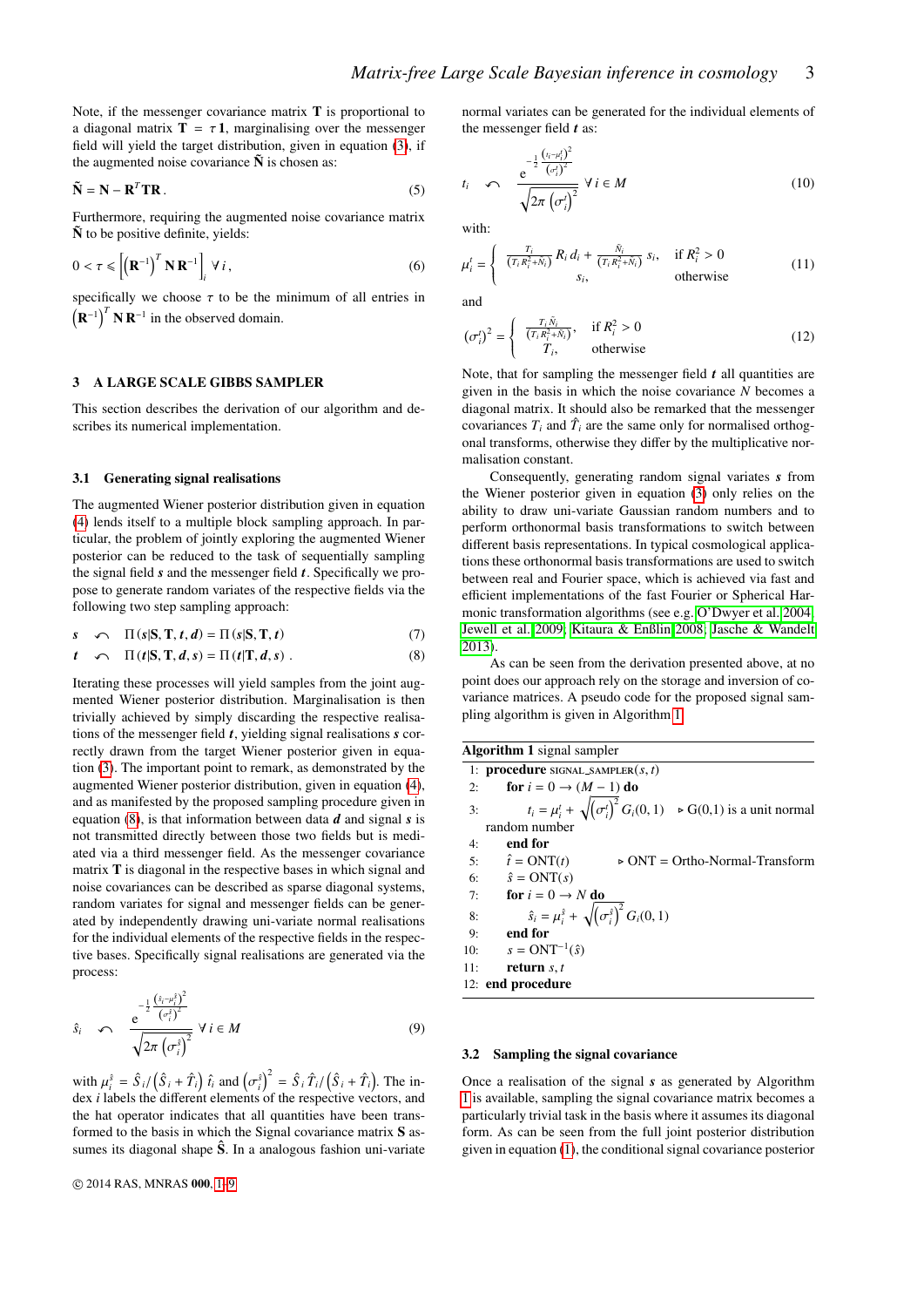solely depends on the covariance and signal prior once a signal realisation has been specified:

<span id="page-3-0"></span>
$$
\Pi(S|d, s) = \Pi(S|s) \propto \Pi(S) \Pi(s|S) \propto \Pi(\hat{S}) \Pi(\hat{s}|\hat{S}), \quad (13)
$$

where for the last proportionality we used the fact that the determinant of the Jacobian of the coordinate transform induced by the orthonormal transformation is one. For the analysis of the individual elements of the diagonal signal covariance matrix *S*ˆ *i* we propose to use Jeffreys' prior given by  $\Pi(\hat{S}) = \prod_{i=0}^{M-1} (\hat{S}_i)^{-1}$ , which factorises in the individual matrix elements. Jeffreys' prior is a solution to a measure invariant scale transformation, and hence is a scale independent prior, as different scales have the same probability (Jeff[reys 1946\)](#page-8-29). For this reason, Jeffreys prior constitutes a optimal choice for many applications, such as the inference of cosmological power-spectra, which constitute scale measurements, since it does not introduce any bias on a logarithmic scale (also see discussions in [Jasche et al. 2010;](#page-8-14) [Jasche & Wandelt 2013\)](#page-8-15).

Since due to the diagonal shape of  $\hat{S}$  in the corresponding basis representation, also the second factor  $\Pi(\hat{s}|\hat{S})$  in equation [\(13\)](#page-3-0) factorises in the matrix elements  $\hat{S}_i$ , all these elements can be sampled independently. In particular, simple algebraic manipulation of equation [\(13\)](#page-3-0) reveals that the individual matrix elements  $\hat{S}_i$  have to be drawn from an inverse gamma distribution:

$$
\hat{S}_{i} \quad \curvearrowleft \quad \frac{\left(\frac{1}{2}\hat{s}_{i}^{2}\right)^{\frac{1}{2}}}{\Gamma\left(\frac{1}{2}\right)} \left(\hat{S}_{i}\right)^{-\frac{3}{2}} e^{-\frac{1}{2}\frac{\hat{s}_{i}^{2}}{\hat{S}_{i}}} \ \forall \ i \in M. \tag{14}
$$

Again the complex joint sampling process of all signal covariance matrix elements can be reduced to the trivial task of independently realising inverse gamma variates. In particular, introducing the coordinate transformation  $\hat{u}_i = \frac{\hat{s}_i^2}{\hat{\beta}_i}$  yields a chi-<br>square distribution which gives rise to the sampling algorithm square distribution which gives rise to the sampling algorithm outlined in Algorithm [2.](#page-3-1) In particular, sequential iteration of algorithms [1](#page-2-2) and [2](#page-3-1) yields samples of the joint posterior distribution of the signal and its covariance matrix conditional on data. It should be remarked, that in some cases additional symmetries can be exploited to further reduce the required number of parameters to describe the signal covariance matrix. In particular, for cosmological applications one can exploit the homogeneity and isotropy of the Universe to average the covariance matrix over spherical shells in Fourier space. For a discussion of the inverse Gamma sampler in a cosmological setting and the required minor modifications to Algorithm [2](#page-3-1) the reader is referred to (see e.g. [Jasche et al. 2010;](#page-8-14) [Jasche & Wandelt 2013\)](#page-8-15)

| <b>Algorithm 2</b> signal covariance sampler |  |  |
|----------------------------------------------|--|--|
|                                              |  |  |

<span id="page-3-1"></span>1: procedure signal covariance sampler(*s*) 2:  $\hat{s} = ONT(s)$ 3: **for**  $i = 0 \rightarrow (M-1)$  do 4:  $\hat{u}_i = (G_i(0, 1))^2$ <br>  $\hat{u}_i = \frac{S_i^2}{|S_i^2|}$ 5: *S*ˆ  $\hat{S}_i$  =  $\frac{|\hat{s}|_i^2}{2}$  $\hat{u}_i$ 6: end for 7: return  $\hat{\mathbf{S}}$ 8: end procedure

### 3.3 Improving statistical efficiency

The algorithms, as outlined above, already provide a correct Markov Chain Monte Carlo approach to explore the joint distribution of a signal and corresponding signal covariance. While this approach provably converges to the target posterior at all regimes probed by the data, it may take prohibitive computational time to generate a sufficient amount of independent samples in the low signal to noise regime (for a discussion of this issue see e.g. [Jewell et al. 2009;](#page-8-28) [Jasche & Wandelt 2013\)](#page-8-15). In particular, the variations in subsequent samples of the signal covariance are solely determined by signal variance, whereas the full joint posterior distribution is governed by signal variance and noise. As a consequence the algorithms described above permit rapid exploration of parameters in the high signal to noise regime, but yield poor statistical efficiency in low signal to noise regimes, where signal variance is typically less than noise. Typically this results in a prohibitively long correlation length of the sequence of sampled signal covariances in the lowsignal to noise regime, requiring unfeasible long Markov Chains to generate sufficient numbers of independent samples [\(Jewell](#page-8-28) [et al. 2009;](#page-8-28) [Jasche & Wandelt 2013\)](#page-8-15). Fortunately, the messenger approach permits to devise a particularly simple approach to overcome these limitations via a simple change of coordinates. Rather than separating the steps of sampling the signal and covariance matrix, as was described above, here we propose to combine the sampling steps of the signal *s*ˆ and its covariance matrix  $\hat{S}$  conditional on a realisation of the messenger field  $\hat{t}$  by exploring the conditional posterior distribution:

$$
\Pi(s, \mathbf{S}|\boldsymbol{d}, t) = \Pi(s, \mathbf{S}|t) \propto \Pi\left(\hat{\mathbf{S}}\right) \Pi\left(\hat{s}|\hat{\mathbf{S}}\right) \Pi\left(\hat{t}|\hat{s}\right)
$$
\n
$$
\propto \prod_{i} \frac{1}{\left(\hat{S}_{i}\right)^{\frac{3}{2}}} e^{-\frac{1}{2} \frac{\hat{s}_{i}^{2}}{\hat{S}_{i}}} e^{-\frac{1}{2} \frac{\left(\hat{s}_{i} - \hat{t}_{i}\right)^{2}}{\hat{T}_{i}}}.
$$
\n(15)

Introducing the following change of coordinates  $\hat{s}_i = \sqrt{\hat{S}_i} \hat{x}_i$ then yields the transformed distribution:

$$
\Pi\left(\hat{\boldsymbol{x}},\hat{\mathbf{S}}|\hat{\boldsymbol{t}}\right) \quad \propto \quad \prod_{i} \sqrt{\hat{S}_{i}} \,\mathrm{e}^{-\frac{1}{2}\,\hat{x}_{i}^{2}} \,\mathrm{e}^{-\frac{1}{2}\left(\frac{\sqrt{\hat{S}_{i}\,\hat{x}_{i}-\hat{t}_{i}}}{\hat{T}_{i}}\right)^{2}}\,,\tag{16}
$$

<span id="page-3-2"></span>which again factorises in the individual elements. Exploring the joint distribution of  $\hat{x}$  and  $\hat{S}$  can then again be achieved by sampling individual elements via a block sampling algorithm. In the first step realisations for the  $\hat{x}_i$  components are drawn via the following process:

$$
\hat{x}_i \quad \curvearrowleft \quad \frac{e^{-\frac{1}{2} \frac{\left(\hat{x}_i - \mu_i^2\right)^2}{\left(\sigma_i^2\right)^2}}}{\sqrt{2\pi \left(\sigma_i^2\right)^2}} \ \forall \ i \in M \tag{17}
$$

with:

$$
\mu_i^{\hat{x}} = \frac{\hat{T}_i}{\hat{S}_i + \hat{T}_i} \sqrt{\hat{S}_i} \hat{t}_i, \qquad (18)
$$

and:

$$
\left(\sigma_i^{\hat{x}}\right)^2 = \frac{\hat{T}_i}{\hat{S}_i + \hat{T}_i} \,. \tag{19}
$$

Conditional on these realisations of  $\hat{x}$ <sup>*i*</sup> samples for the elements  $\hat{S}_i$  of the signal covariance can be generated by drawing random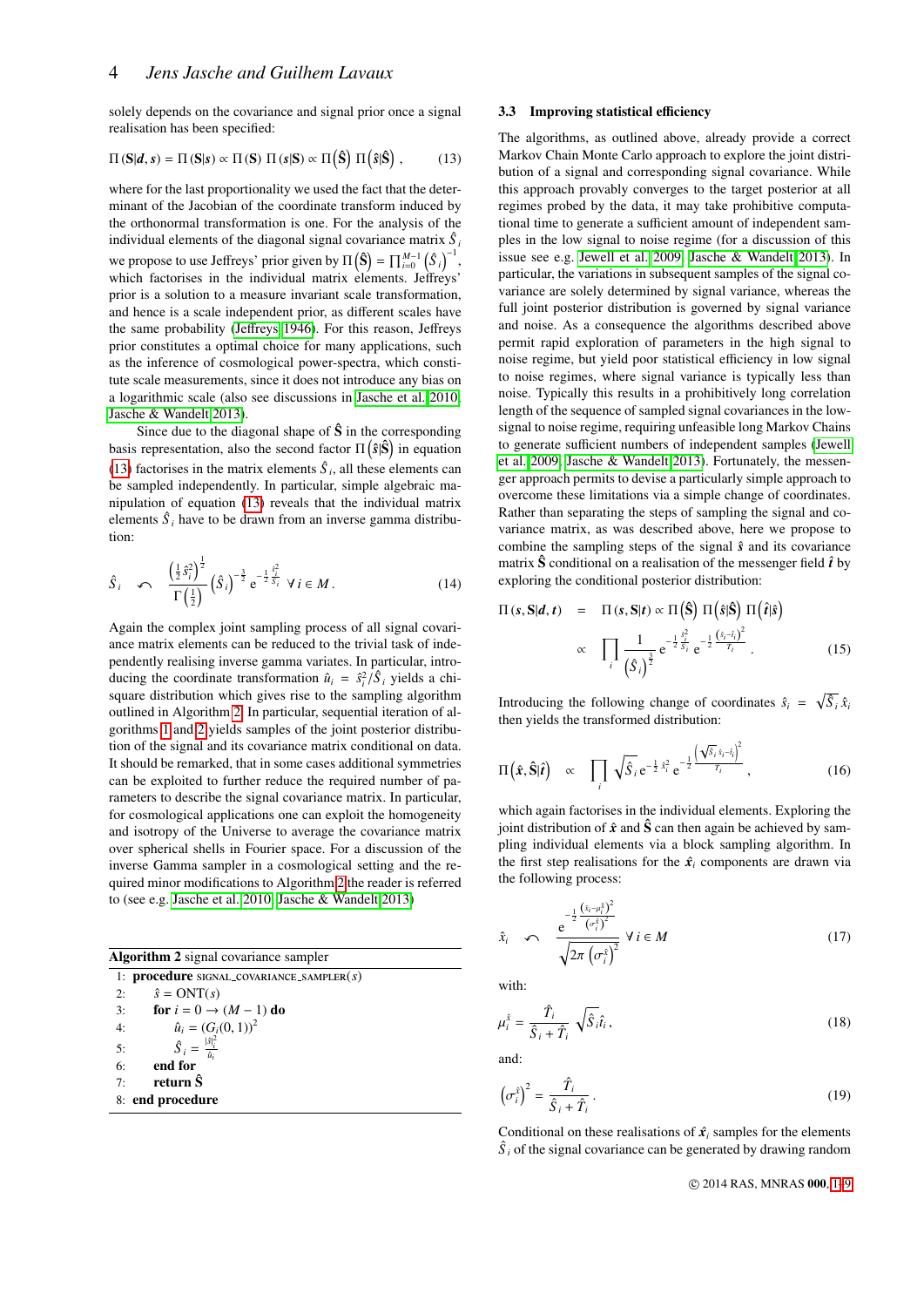variates from the conditional distribution:

$$
\Pi\left(\hat{S}_i|\hat{\boldsymbol{t}}_i,\hat{\boldsymbol{x}}_i\right) \propto \sqrt{\hat{S}_i}e^{-\frac{1}{2}\left(\frac{\sqrt{\hat{S}_i}\hat{x}_i-\hat{t}_i}{\hat{T}_i}\right)^2}.
$$
\n(20)

Unfortunately, sampling this distribution directly is not possible. Consequently, the proposed Markov Chain Monte Carlo approach has to rely on a Metropolis-Hastings acceptance step. For this purpose we introduce the change of coordinate  $\hat{u}_i$  =  $\sqrt{\hat{S}_i}$ , which yields the distribution:

$$
\Pi\left(\hat{u}_i|\hat{t}_i,\hat{x}_i\right) \propto (\hat{u}_i)^2 e^{-\frac{1}{2}\frac{\left(\hat{u}_i\hat{x}_i-\hat{t}_i\right)^2}{\hat{T}_i}} \propto (\hat{u}_i)^2 e^{-\frac{1}{2}\frac{\left(\hat{u}_i-\hat{t}_i\right)^2}{\hat{T}_i/\hat{x}_i^2}}.
$$
 (21)

It can be seen, that the resultant distribution for  $\hat{u}_i$  is essentially a normal distribution multiplied by the factor  $\hat{u}_i^2$  which ensures that samples of the covariance matrix will be strictly positive definite. Although direct sampling from this distribution is not possible, our tests have shown, that generating proposals from a truncated normal distribution yields nearly ideal acceptance rates in a Metropolis-Hastings step. In particular we propose to use a independence sampler by generating proposals  $\hat{u}'_i$  via the process:

$$
\hat{u}'_i \quad \curvearrowleft \quad \Theta(\hat{u}'_i) \, \mathrm{e}^{-\frac{1}{2} \frac{\left(\hat{u}_i - \frac{\hat{t}_i}{\hat{x}_i}\right)^2}{\hat{T}_i/\hat{x}_i^2}}, \tag{22}
$$

where  $\Theta(x)$  denotes the Heaviside function. Using this particular proposal distribution then yields the standard Metropolis-Hastings acceptance probability for each individual element:

$$
\alpha = \min\left(1, \left(\frac{\hat{u}_i'}{\hat{u}_i}\right)^2\right). \tag{23}
$$

As in the previous sections, the proposed algorithm only relies on independent updates in the Markov Chain and hence is trivial to implement. The pseudo code for this algorithm is given in algorithm [3.](#page-4-1) The proposed algorithm is optimal to sample the low signal to noise regime. In particular, introducing the initial change of coordinates  $\hat{s}_i = \sqrt{\hat{S}_i} \hat{x}_i$  moved the covariance matrix from the signal prior to the messenger posterior distribution in equation [\(16\)](#page-3-2). As a consequence, step size between subsequent covariance matrix samples is not determined by the prior variance but by the larger noise variance represented by  $\hat{T}_i$ .

#### 3.4 Comments on parallelization

Generally Markov Chain Monte Carlo methods can be parallelized by either running several Markov chains in parallel or by distributing intra chain operations on multiple cores to speed up single serial chains. In particular, execution times for serial chain operation of our algorithm can be reduced by parallelizing loops over independent uni-variate sampling processes. In this case, care has to be taken when generating pseudo random numbers, a operation which is usually not thread-safe. A possible way, to prevent collisions between random numbers, is to assign individual pseudo random number generators with different seeds to each core respectively. In this fashion, each process will independently generate a unique sequence of pseudo random numbers. Intra chain parallelization nevertheless still requires communication between different cores when performing ortho normal transforms, introducing waiting times for the fastest CPUs in the system. This parallelization scheme therefore is only reasonable when Markov chains exhibit long burnin times and running parallel chains would be too wasteful.

<span id="page-4-1"></span>

|     | <b>Algorithm 3</b> mixing sampler                                                           |  |  |  |  |  |
|-----|---------------------------------------------------------------------------------------------|--|--|--|--|--|
|     | 1: procedure MIXING_SAMPLER $(t, \hat{S})$                                                  |  |  |  |  |  |
| 2:  | $\hat{t} = \text{ONT}(t)$                                                                   |  |  |  |  |  |
| 3:  | for $i = 0 \rightarrow (M - 1)$ do                                                          |  |  |  |  |  |
| 4:  | $\hat{x}_i = \mu_i^{\hat{x}} + \sqrt{(\sigma_i^{\hat{x}})^2} G_i(0, 1)$                     |  |  |  |  |  |
| 5:  | while $\hat{u}'_i < 0$ do                                                                   |  |  |  |  |  |
| 6:  | $\hat{u}'_i = \frac{\hat{t}_i}{\hat{x}_i} + \sqrt{\frac{\hat{T}_i}{\hat{x}_i^2}} G_i(0, 1)$ |  |  |  |  |  |
| 7:  | end while                                                                                   |  |  |  |  |  |
| 8:  | $\hat{u}_i = \sqrt{\hat{S}_i}$                                                              |  |  |  |  |  |
| 9:  | $\alpha_i = U_i(0, 1)$ $\rightarrow$ $U(0, 1)$ is a unit random number                      |  |  |  |  |  |
| 10: | <b>if</b> $\left(\frac{\hat{u}'_i}{\hat{u}_i}\right)^2 > \alpha_i$ then                     |  |  |  |  |  |
| 11: | $\hat{S}_i = (\hat{u}'_i)^2$                                                                |  |  |  |  |  |
| 12: | end if                                                                                      |  |  |  |  |  |
| 13: | $\hat{s}_i = \sqrt{\hat{S}_i} \hat{x}_i$                                                    |  |  |  |  |  |
| 14: | end for                                                                                     |  |  |  |  |  |
|     | 15: $s = ONT^{-1}(\hat{s})$                                                                 |  |  |  |  |  |
| 16: | return $s, \tilde{S}$                                                                       |  |  |  |  |  |
|     | 17: end procedure                                                                           |  |  |  |  |  |

On the other hand, as will be demonstrated below, our algorithm shows short burn-in times and correlation lengths. For this reason, running several completely independent Markov chains from over-dispersed initial conditions and with different respective seeds is favourable over intra chain parallelization. As communication between independent Markov chains is not required, this approach will also show ideal scaling with the number of cores and independent samples, as generated by the sampling Process.

## <span id="page-4-0"></span>4 GENERATION OF A MOCK GALAXY CATALOGUE

To demonstrate the numerical performance of the proposed method in a realistic setting, we will generate artificial galaxy observations, following the approach previously described in [Jasche et al.](#page-8-14) [\(2010\)](#page-8-14) and [Jasche & Wandelt](#page-8-15) [\(2013\)](#page-8-15). In particular, we will perform a mock analysis on a cubic equidistant grid of side length 1600 *h*<sup>-1</sup>Mpc consisting of 128<sup>3</sup> grid nodes. The underlying cosmic density contrast field  $\delta_i$ , being the signal to infer is generated from a zero-mean normal distribution with infer, is generated from a zero-mean normal distribution with the covariance matrix corresponding to a cosmological power spectrum, including baryon acoustic oscillations, generated via the prescription of [Eisenstein & Hu](#page-8-30) [\(1998\)](#page-8-30) and [Eisenstein & Hu](#page-8-31) [\(1999\)](#page-8-31). Specifically, we assume a standard ΛCDM cosmology with the set of parameters given as  $(\Omega_m = 0.24, \Omega_\Lambda = 0.76,$  $\Omega_b = 0.04$ ,  $h = 0.73$ ,  $\sigma_8 = 0.74$ ,  $n_s = 1$ ).

As a next step, according to the likelihood described in Equation [\(3\)](#page-1-1), this density field will be masked with the survey geometry and selection functions and normal distributed noise will be added. Following the description in [Jasche & Wandelt](#page-8-15) [\(2013\)](#page-8-15), we aim to emulate characteristic features of the Sloan Digital Sky survey data release 7 (SDSS DR7) [\(Abazajian et al.](#page-8-32) [2009\)](#page-8-32). In particular, we employ the redshift completeness of the SDSS DR7, which was computed with the MANGLE code provided by [Swanson et al.](#page-8-33) [\(2008\)](#page-8-33) and has been stored on a HEALPIX map with  $n_{side} = 4096$  (Górski et al. 2005). Further, we assume a radial selection function following from a standard Schechter luminosity function with standard r-band parameters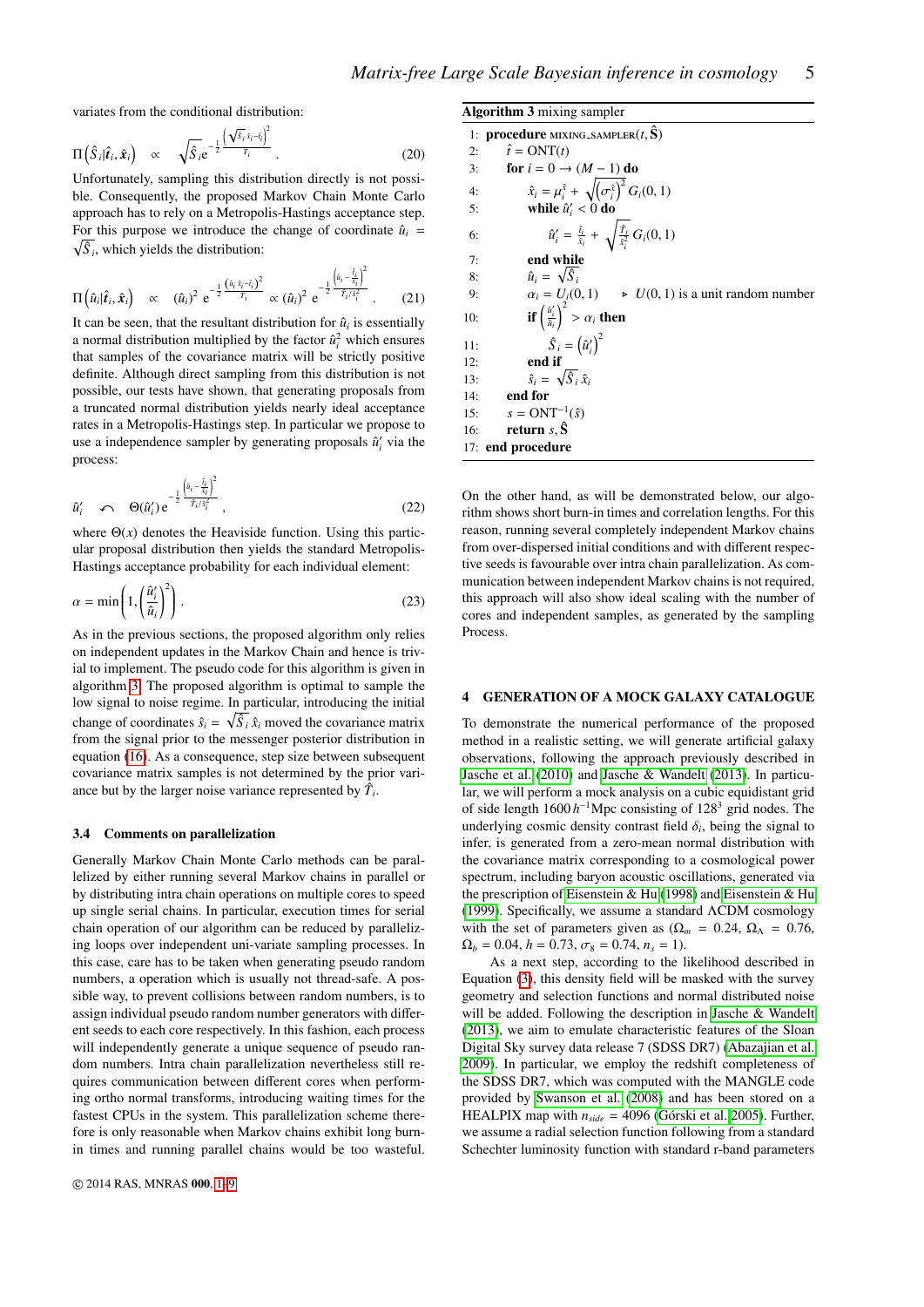

Figure 1. Ensemble mean power-spectrum (left panel) and correlation length (right panel) estimated from 80 000 samples. The left panel demonstrates the ensemble mean power spectrum (red curve) together with the corresponding one- (light grey) and two-sigma (dark grey) confidence regions. The black curve indicates the true underlying power-spectrum from which the mock signal was generated. As can be seen the inferred power-spectrum correctly follows the true underlying power-spectrum throughout the entire range of Fourier-modes. The right panel shows the correlation length between subsequent samples of power-spectrum amplitudes for different Fourier-modes as indicated by the colour coding. As can be seen, the correlation length quickly drops to zero indicating that independent power-spectrum samples can be generated at about every 50*th* step of the Markov Chain.

 $(\alpha = -1.05, M_* - 5\log_{10}(h) = -20.44)$ , and we limit the survey to only include galaxies within an apparent Petrosian r-band magnitude range  $12.5 < r < 19.5$  and within the absolute magnitude ranges  $M_{min} = -21.3$  to  $M_{max} = -23.1$ . As usual, the radial selection function  $f(z)$  is then given by the integral of the Schechter luminosity function over the range in absolute magnitude. The product of the two dimensional survey geometry  $M(\alpha_i, \delta_i)$  and the selection function  $f(z)$  at each point in the three dimensional volume vields the survey response operator: three dimensional volume yields the survey response operator:

$$
R_i = M(\alpha_i, \delta_i) f^l(z_i) \,, \tag{24}
$$

where  $\alpha_i$  and  $\delta_i$  are the right ascension and declination coordinates corresponding to the *i*th volume element, and  $z_i$  is the corresponding redshift. Given these definitions and a realisation of the three dimensional density field  $\delta_i$ , a realisation for the artificial galaxy number counts is obtained by: artificial galaxy number counts is obtained by:

$$
N_i = \bar{N} R_i (1 + \delta_i) + \sqrt{\bar{N} R_i} \epsilon_i, \qquad (25)
$$

where  $\epsilon_i$  is a white-noise field drawn from zero-mean and unit<br>variance normal distribution, and the expected average number variance normal distribution, and the expected average number of galaxies  $\bar{N}$  is obtained via integration of the Schechter luminosity function by :

$$
\bar{N} = \int_{M_{min}}^{M_{max}} \Phi(M) \, \mathrm{d}M \,. \tag{26}
$$

#### <span id="page-5-0"></span>5 RESULTS

In this section we discuss the results of the application to an artificial galaxy catalogue, with particular emphasis of the statistical efficiency of the algorithm.

#### <span id="page-5-2"></span><span id="page-5-1"></span>5.1 Statistical efficiency

Generally, in a Bayesian context the ill-posed inverse problem of inferring signals from observations, being subject to statistical uncertainty, is addressed by providing numerical representations of the the corresponding posterior distribution. Here we achieve this goal via the proposed Gibbs sampling process, providing random realisations of the large scale structure and corresponding power-spectra conditioned to observations. This sampled representation of the posterior distribution then permits to address the inverse problem by providing summary statistics, accurately accounting for all uncertainties involved in the inference process. Nevertheless, Markov chain Monte Carlo methods generally draw random variates from the posterior distribution by generating a sequence of solutions satisfying ergodicity.

This approach generally yields a highly correlated sequence of solutions, which will almost surely converge to the target posterior distribution in the large sample limit. As we seek to provide summary statistics for the parameters of interest, the performance of the proposed Gibbs sampler is determined by its ability to generate independent samples. This statistical efficiency consequently is of crucial importance for any MCMC method, and is usually quantified by the number of iterations required to generate a statistically independent sample. In order to determine the statistical efficiency of the proposed method, we will follow the standard procedure of estimating the correlation length of power-spectrum amplitudes within the chain (see e.g. [Eriksen et al. 2004;](#page-8-16) [Jasche et al. 2010;](#page-8-14) [Jasche & Wan](#page-8-15)[delt 2013\)](#page-8-15). Assuming all parameters in the Markov chain to be independent of each other, the correlation between subsequent power-spectrum amplitudes  $P(k)^i$  can be quantified in terms of the auto-correlation function:

$$
C(P(k))_n = \left\langle \frac{P(k)^i - \langle P(k) \rangle}{\sqrt{\text{Var}(P(k))}} \frac{P(k)^{i+n} - \langle P(k) \rangle}{\sqrt{\text{Var}(P(k))}} \right\rangle, \tag{27}
$$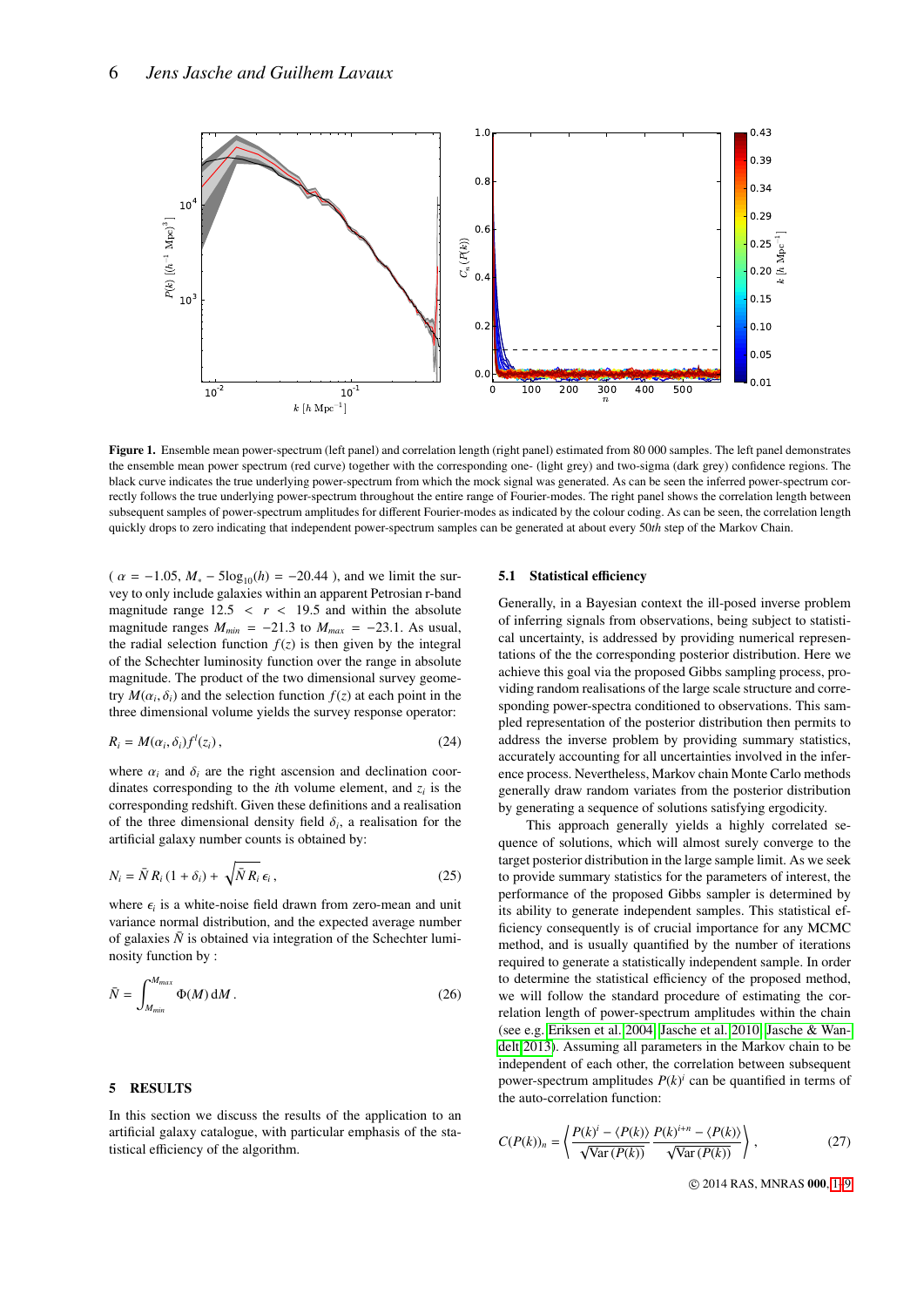where *n* is the distance in the chain measured in iterations. The results of this analysis are presented in the right panel of Figure [1,](#page-5-1) where we estimated the correlation length from 80,000 recorded samples obtained by the application of our method to mock data. In our tests we recorded every tenth sample generated by the Markov Chain. Typically we determine the correlation length by the lag  $n_c$  in samples that is required for the autocorrelation function to drop below ten percent [\(Eriksen et al.](#page-8-16) [2004\)](#page-8-16). Given this definition of correlation length, the test clearly indicates correlation lengths  $n_c \leq 50$  samples for all recorded power-spectrum modes. Consequently, besides the ease of implementation the proposed method also exhibits excellent statistical efficiency for larges scale statistical applications in modern cosmology and astrophysics.

#### <span id="page-6-1"></span>5.2 Inferring density maps and power-spectra

The messenger sampler, as proposed in this work, aims at the joint inference of a signal and its corresponding unknown correlation matrix. Specifically, here, we propose to use this method for the joint inference of the cosmological three dimensional density field and its cosmological power-spectrum from observations. As discussed above, inference of signals from noisy data is generally an ill-posed task, as there exists no unique solution. The proposed method addresses this issue by exploring the joint posterior of the cosmic density field and the powerspectrum via an efficient Gibbs sampling approach, providing a set of solutions being compatible with the observations. As a scientific result, this method therefore provides a numerical representation of the target posterior in terms of random realisations of density fields and power-spectra conditioned to the observations. In this fashion, the ensemble of generated density fields and power-spectra permits us to generate any desired statistical summary of the parameters under consideration and to account for all joint and correlated uncertainties (see also [Erik](#page-8-16)[sen et al. 2004;](#page-8-16) [Jasche et al. 2010;](#page-8-14) [Jasche & Wandelt 2013\)](#page-8-15). As an example, we inferred the ensemble mean of the cosmic power-spectrum and corresponding uncertainties from the set of 80,000 generated power-spectrum samples. The results for the ensemble mean power-spectrum together with the one and two sigma confidence regions are presented in left panel of Figure [1.](#page-5-1) It can be seen, that the inferred power-spectrum nicely follows the underlying fiducial power-spectrum from which the mock realisation was drawn. Also, we do not observe any particular bias throughout the entire range of recovered Fourier modes. Note, as a remark, that these results are generally compatible with previous approaches relying on different sampling strategies (see e.g. [Jasche et al. 2010;](#page-8-14) [Jasche & Wandelt 2013\)](#page-8-15).

Besides the cosmological power-spectrum, the method also provides maps of the three dimensional matter distribution. In particular, in Figure [2](#page-7-0) we demonstrate the ensemble mean density field estimated from 80,000 density samples along with the corresponding standard deviations, quantifying the uncertainty. As anticipated from standard Wiener filtering approaches, the inferred density field recovers the underlying signal best in regions of high signal to noise and approaches mean density in regions of low signal to noise (see e.g. [Kitaura &](#page-8-11) [Enßlin 2008;](#page-8-11) [Kitaura et al. 2009;](#page-8-13) [Jasche et al. 2010;](#page-8-14) [Jasche &](#page-8-15) [Wandelt 2013\)](#page-8-15). The corresponding standard deviations for each volume element of the inferred density field are presented in the lower panels of Figure [2](#page-7-0) indicating corresponding uncertainties

at all spatial points in the observed domain. In this fashion the proposed method not only provides single estimates of the parameters under consideration but also provides thorough uncertainty quantification and means for error propagation. These results therefore permit to derive any desired statistical summary and corresponding uncertainties, which are generally of crucial importance in order not to misinterpret the data.

# <span id="page-6-0"></span>6 SUMMARY AND CONCLUSION

Modern cosmology has an ever increasing demand for fast and accurate statistical inference methods to counter present and upcoming avalanches of cosmological and astrophysical data. As pointed out in the introduction, inference of signals from observations subject to noise is a ill-posed problem requiring sophisticated statistical methods to quantify corresponding statistical uncertainties. Specifically large scale Bayesian inference, such as the joint inference of three dimensional matter density fields and corresponding cosmological powerspectra, from observations relies on complex and numerically expensive MCMC methods, often involving implementations of Krylov space methods or gradient based Hybrid Monte Carlo approaches (see e.g. [Kitaura & Enßlin 2008;](#page-8-11) [Jasche & Wandelt](#page-8-15) [2013\)](#page-8-15). Not only are these methods numerically expensive but are also hard to test and debug especially in large scale applications [\(Cook et al. 2006\)](#page-8-35). Besides these issues, the requirement to implement Krylov space or HMC methods constitutes a significant hurdle for rapid prototyping and development of large scale Bayesian inference methods in cosmology and astrophysics. To address these issues, in this work we present a new, efficient and trivial to implement Gibbs sampling approach for the joint inference of cosmological density fields and power-spectra for linear data models. This approach picks up basic ideas of the recently proposed messenger method for Wiener filtering, described by [Elsner & Wandelt](#page-8-23) [\(2013\)](#page-8-23), and does not require any matrix inversions to explore high dimensional parameter spaces. As described in section [2,](#page-1-0) introducing a messenger field to mediate between different preferred bases, in which signal and noise covariance matrices can be expressed conveniently, yields an augmented Wiener posterior distribution which can be efficiently explored via a multiple block Gibbs sampling approach [\(Elsner](#page-8-23) [& Wandelt 2013\)](#page-8-23). In particular, the proposed method turns the cumbersome approach of inverting multi-million dimensional matrices into the task of sequentially drawing random numbers from only uni-variate normal distributions. While trivial to implement, iteration of this process yields full multi-variate random fields drawn from the desired target Wiener posterior distribution, hence correctly addressing the large scale inference problem. To address also problems in which the covariance matrix of the signal to infer is unknown, we add a power-spectrum block sampler to jointly infer the signal and it's power spectrum.

As described in section [3,](#page-2-0) this power-spectrum sampler permits to efficiently explore the high as well as the low signal to noise regime. While low signal to noise regimes are dominated by stochastic noise, high signal to noise regions are dominated solely by the much smaller sample variance. Using this sample variance to determine step sizes in Markov transitions will result in correct sampling of the target posterior, but may also yield unfeasibly long Markov chains as parameters in the low signalto-noise regime remain correlated over many steps. To counter this problem, in [3](#page-2-0) we introduced a coordinate transform which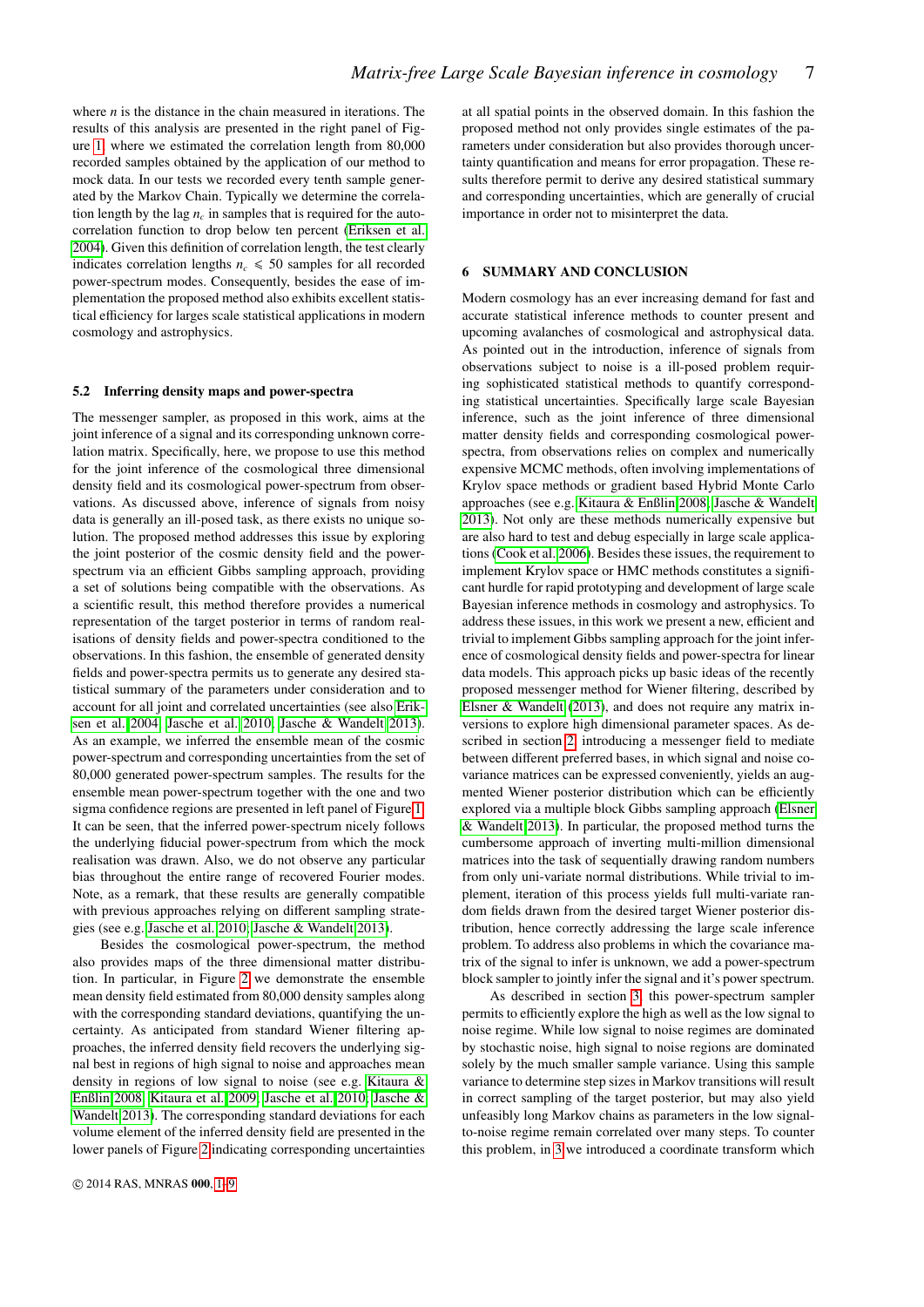

Figure 2. Marginalised posterior mean density (top panels) and variance (bottom panels) fields. The fields are estimated by taking the average over 80 000 samples of the posterior. The structure of those fields reflects the non-trivial survey geometry such as the one covered by the SDSS-DR7 main galaxy sample. We show a slice through  $x = -750 h^{-1}$  Mpc (left panels),  $y = 0 h^{-1}$  Mpc (middle panels),  $z = 750 h^{-1}$  Mpc (right panels).

permits to perform larger steps in low-signal-to noise regimes via a Metropolis Hastings transition step. The combination of both approaches yields a covariance matrix sampler that is efficient at all regimes, while only requiring the ability to generate uni-variate random numbers.

In this fashion the task of jointly sampling a signal and its covariance matrix can be addressed purely by a sequence of uni-variate sampling processes.

In section [5](#page-5-0) we exemplify the performance of our method in a cosmological setting by applying it to a artificial galaxy mock catalogue, described previously in section [4,](#page-4-0) aiming at the joint inference of the three dimensional density distribution and its cosmological power-spectrum from observations. This artificial data set emulates dominant features of the Sloan Digital Sky Survey data release 7, in particular survey geometry, selection effects and noise, and thus constitutes a realistic test scenario.

A particular important aspect, when dealing with Markov Chain Monte Carlo algorithms, is the determination of their statistical efficiency. As any Markov Chain Monte Carlo method generates a sequence of correlated samples the amount of actually produced independent samples is limited by the total length of the chain. In section [5.1](#page-5-2) we therefore analysed the intrachain correlation length between subsequently generated samples of the cosmological power-spectrum. These test demonstrates formidable statistical efficiency for the proposed method over the entire range of Fourier-modes present in the analysis. Specifically these tests indicate that the proposed Markov algorithm generates independent samples at every 50*th* iteration of

<span id="page-7-0"></span>the Markov chain, where we chose one cycle to consists in ten Markov transitions.

Section [5.2](#page-6-1) discusses the results obtained by the proposed Markov method. In particular, the method provides estimates for the ensemble mean cosmological power-spectrum and corresponding uncertainty quantification. The inferred powerspectrum recovers the underlying true signal and shows no sign of bias throughout the entire range of Fourier-modes under consideration. These result are also consistent with previous results (see [Jasche et al. 2010;](#page-8-14) [Jasche & Wandelt 2013\)](#page-8-15).

Furthermore, in our example case, the method also provides inferred three dimensional maps of the cosmic matter distribution. In Figure [2](#page-7-0) we demonstrate ensemble mean estimates of the density field and ensemble covariance maps quantifying the corresponding uncertainty. The proposed method therefore not only provides single estimates of signals, but also provides means to quantify and propagate statistical uncertainties for any finally inferred quantity, as is required for modern precision cosmology.

The ease of implementation, numerical and statistical efficiency renders this method an ideal tool for large scale Bayesian applications involving million dimensional problems and linear data models. A particularly important feature of the method is, that it only requires the ability to sample from uni-variate distributions and thus can be trivially implemented and tested by even inexperienced users or can be used for rapid prototyping and development of more complex inference frameworks.

In summary, we propose a statistical and numerically efficient Gibbs sampling approach for the inference of a unknown signal and its covariance matrix from observations subject to